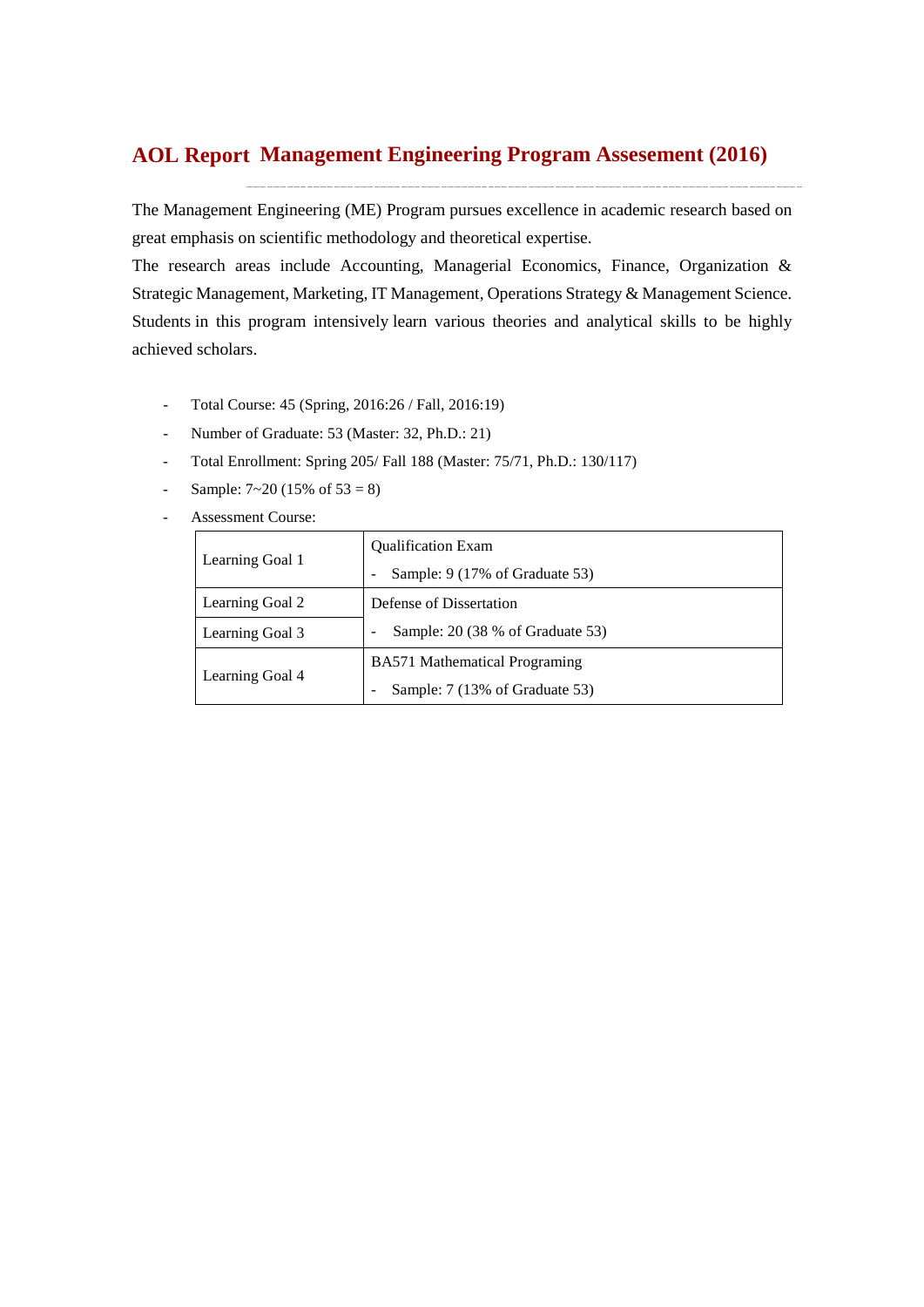# *Overview of Assessment*

| <b>Management Engineering Program Assessment: Learning Goal 1</b>                                                                                                                        |                                                       |                                    |  |  |  |  |  |  |
|------------------------------------------------------------------------------------------------------------------------------------------------------------------------------------------|-------------------------------------------------------|------------------------------------|--|--|--|--|--|--|
| Our graduates will have skills (or ability) to conduct quality research.                                                                                                                 |                                                       |                                    |  |  |  |  |  |  |
| <b>Sample</b><br><b>Methods</b><br><b>Learning Objective</b>                                                                                                                             |                                                       |                                    |  |  |  |  |  |  |
| (L11) Graduate will have basic quantitative skills<br>for research.<br>(L12) Graduate will have basic theory, analytical<br>research tools, and background about their<br>research area. | <b>Qualification Exam in Fall</b><br>Semester $(N=9)$ | - Qualification Exam<br>evaluation |  |  |  |  |  |  |
| - Professor in charge evaluates doctorial students who took qualification exam.<br><sup>*</sup> 1 (Fails to Meet Expectations) 2 (Meets Expectations) 3 (Exceed Expectation)             |                                                       |                                    |  |  |  |  |  |  |

| <b>Management Engineering Program Assessment: Learning Goal 2</b>                                                                                                                                                                                                     |  |  |  |  |  |  |  |  |
|-----------------------------------------------------------------------------------------------------------------------------------------------------------------------------------------------------------------------------------------------------------------------|--|--|--|--|--|--|--|--|
| Our graduates will be effective professional communicators.                                                                                                                                                                                                           |  |  |  |  |  |  |  |  |
| <b>Methods</b><br><b>Learning Objective</b><br><b>Sample</b>                                                                                                                                                                                                          |  |  |  |  |  |  |  |  |
| (L21) Our student will create well-written<br>Defense of Dissertation in<br>professional papers on a research topic.<br>- Dissertation evaluation<br>(L22) Our students will deliver an effective oral<br>Fall Semester $(N=20)$<br>presentation on a research topic. |  |  |  |  |  |  |  |  |
| - Uses dissertation evaluation in defenses of dissertation.<br><sup>*</sup> 1 (Fails to Meet Expectations) 2 (Meets Expectations) 3 (Exceed Expectation)                                                                                                              |  |  |  |  |  |  |  |  |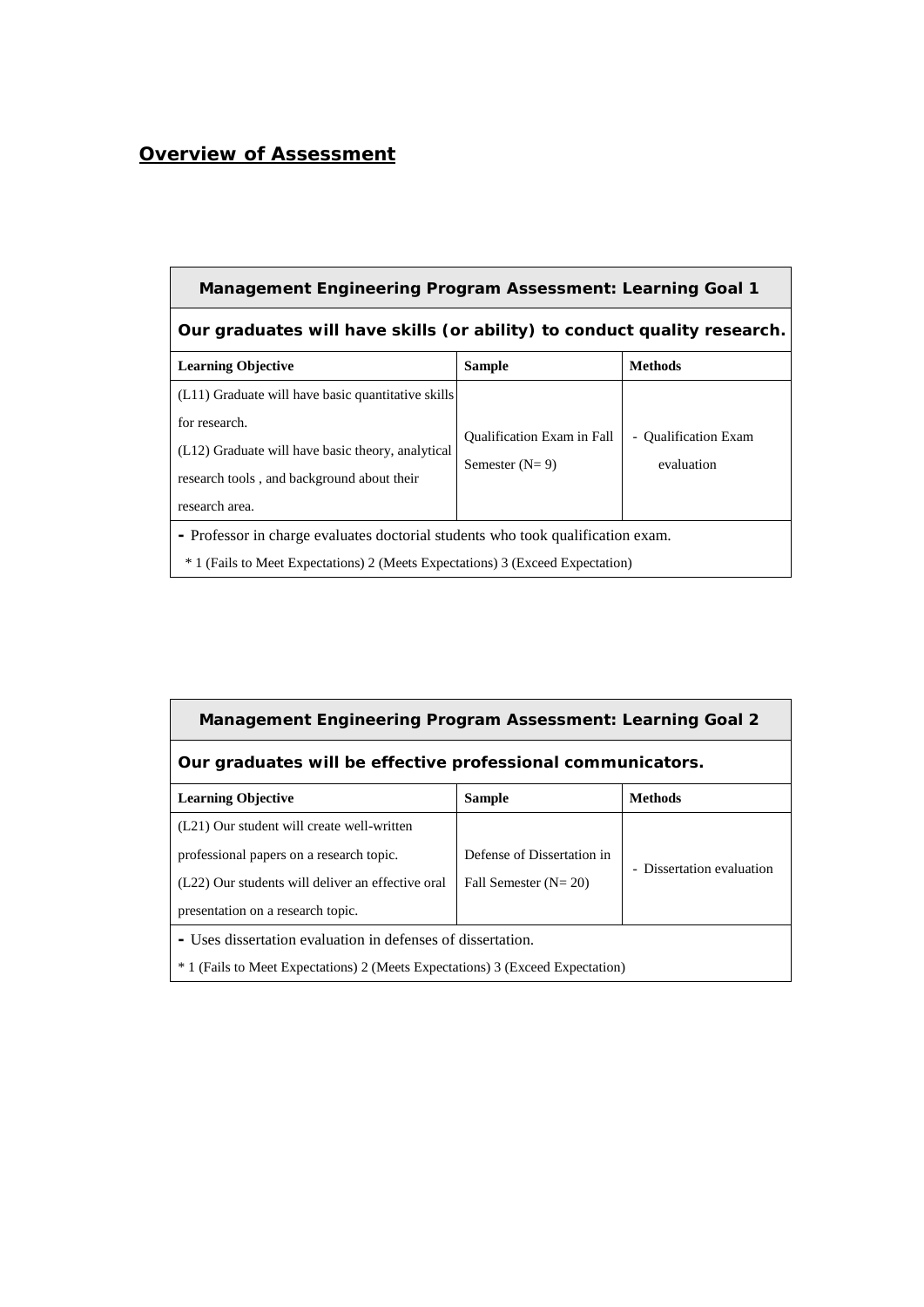| <b>Management Engineering Program Assessment: Learning Goal 3</b>                                                                                                                                                                                                                                  |  |  |  |  |  |  |  |  |
|----------------------------------------------------------------------------------------------------------------------------------------------------------------------------------------------------------------------------------------------------------------------------------------------------|--|--|--|--|--|--|--|--|
| Learning Goal Our graduates will be capable researchers.                                                                                                                                                                                                                                           |  |  |  |  |  |  |  |  |
| <b>Learning Objective</b><br><b>Sample</b><br><b>Methods</b>                                                                                                                                                                                                                                       |  |  |  |  |  |  |  |  |
| 1. Our student will identify and<br>diagnose management/research<br>problems. (L31)<br>Defense of Dissertation in<br>Dissertation evaluation<br>2. Our students will engage in<br>Fall Semester $(N=20)$<br>management research and present<br>the findings of such research<br>effectively. (L32) |  |  |  |  |  |  |  |  |
| - Uses dissertation evaluation in defenses of dissertation<br><sup>*</sup> 1 (Fails to Meet Expectations) 2 (Meets Expectations) 3 (Exceed Expectation)                                                                                                                                            |  |  |  |  |  |  |  |  |

| <b>Management Engineering Program Assessment: Learning Goal 4</b>                                                                                                          |                                              |                                             |  |  |  |  |  |  |
|----------------------------------------------------------------------------------------------------------------------------------------------------------------------------|----------------------------------------------|---------------------------------------------|--|--|--|--|--|--|
| Our graduates will use team building successfully.                                                                                                                         |                                              |                                             |  |  |  |  |  |  |
| <b>Learning Objective</b>                                                                                                                                                  | <b>Sample</b>                                | <b>Methods</b>                              |  |  |  |  |  |  |
| (L41) Our students will know how to<br>build an academic team successfully.                                                                                                | Student enrolled in BA571 or<br>$BA552(N=7)$ | Course-embedded survey (peer<br>evaluation) |  |  |  |  |  |  |
| - Using Course-embedded survey in BA 571 and BA552 for peer review among team<br><sup>*</sup> 1 (Fails to Meet Expectations) 2 (Meets Expectations) 3 (Exceed Expectation) |                                              |                                             |  |  |  |  |  |  |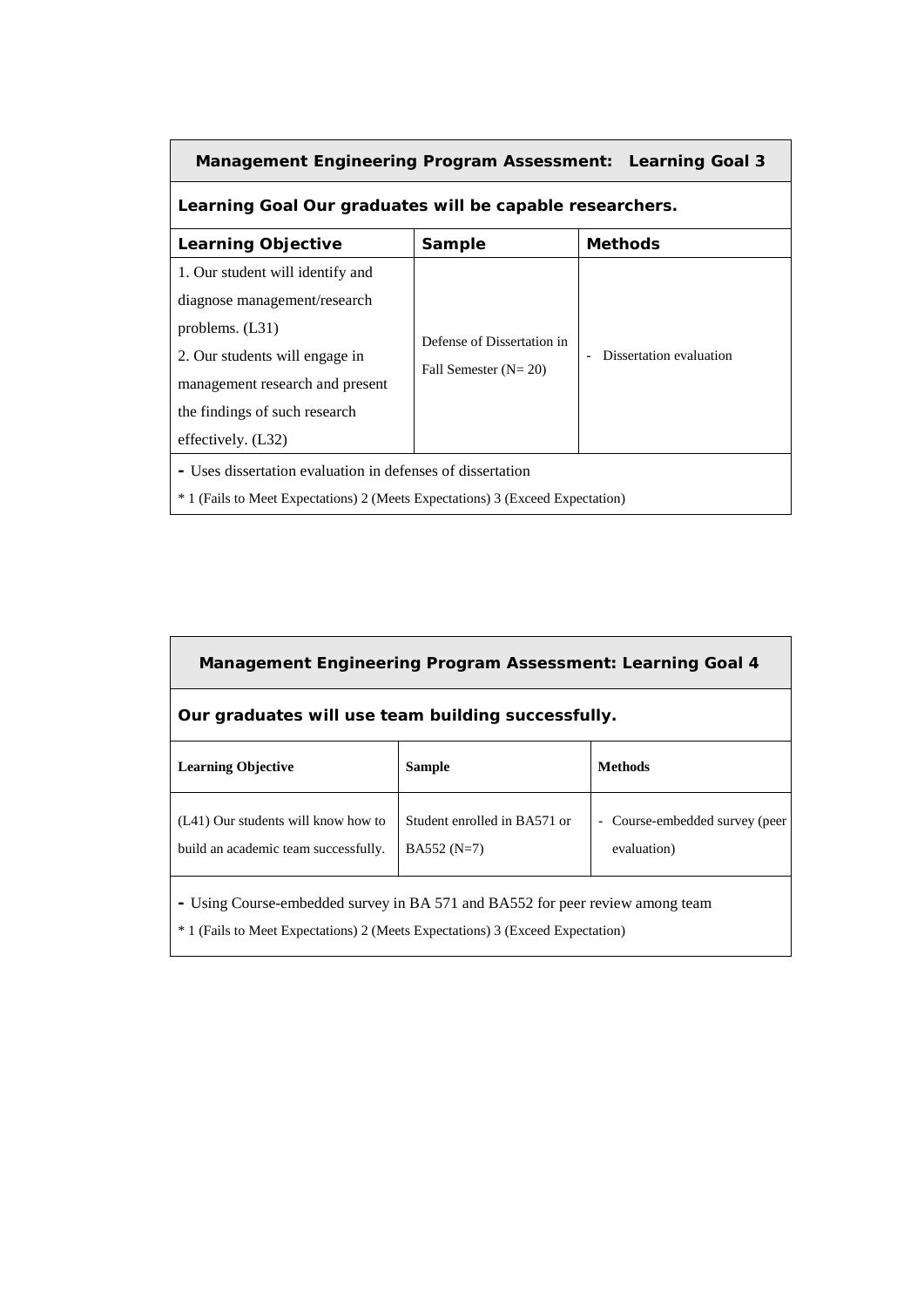## *Data Analysis and Results*

| <b>Assessment Learning Goal 1: Qualification Exam</b>                     |                |                |                |                |                |              |                |                |                |
|---------------------------------------------------------------------------|----------------|----------------|----------------|----------------|----------------|--------------|----------------|----------------|----------------|
| Professor in charge evaluates the 1 <sup>st</sup> year doctorial students |                |                |                |                |                |              |                |                |                |
| Student                                                                   |                |                | L11            |                |                |              |                | L12            |                |
| Number                                                                    | 1              | $\overline{2}$ | 3              | 4              | 5              | $\mathbf{1}$ | $\overline{2}$ | 3              | $\overline{4}$ |
| $\mathbf{1}$                                                              | 3              | 3              | 3              | 3              | 3              | 3            | 3              | 3              | $\overline{2}$ |
| $\overline{c}$                                                            | 3              | 3              | $\overline{c}$ | 3              | 3              | 3            | 3              | 3              | 3              |
| 3                                                                         | 3              | 3              | $\overline{c}$ | 2              | 3              | 3            | 3              | $\overline{c}$ | 3              |
| $\overline{4}$                                                            | 3              | $\overline{c}$ | 3              | 3              | $\mathcal{E}$  | 3            | 3              | $\mathcal{E}$  | $\overline{c}$ |
| 5                                                                         | $\overline{2}$ | $\overline{2}$ | 3              | 3              | 3              | 3            | 3              | 3              | 3              |
| 6                                                                         | 3              | $\overline{2}$ | 3              | 3              | 3              | 3            | 2              | 3              | 3              |
| $\overline{7}$                                                            | 3              | 3              | 3              | 2              | $\overline{c}$ | 3            | 3              | $\overline{c}$ | 3              |
| 8                                                                         | 3              | 3              | 3              | 2              | 3              | 3            | 3              | $\overline{c}$ | 3              |
| 9                                                                         | 3              | $\overline{2}$ | 3              | 3              | $\overline{2}$ | 3            | 3              | $\overline{c}$ | 3              |
| 3 point total                                                             | 8              | 5              | 7              | 6              | 7              | 9            | 8              | 5              | 7              |
| 2 point total                                                             | 1              | $\overline{4}$ | $\overline{2}$ | 3              | $\overline{2}$ | $\mathbf{0}$ | 1              | $\overline{4}$ | $\overline{2}$ |
| 1 point total                                                             | $\overline{0}$ | $\Omega$       | $\Omega$       | $\overline{0}$ | $\Omega$       | $\Omega$     | $\theta$       | $\Omega$       | $\Omega$       |
| Mean                                                                      | 2.89           | 2.56           | 2.78           | 2.67           | 2.78           | 3.00         | 2.89           | 2.56           | 2.78           |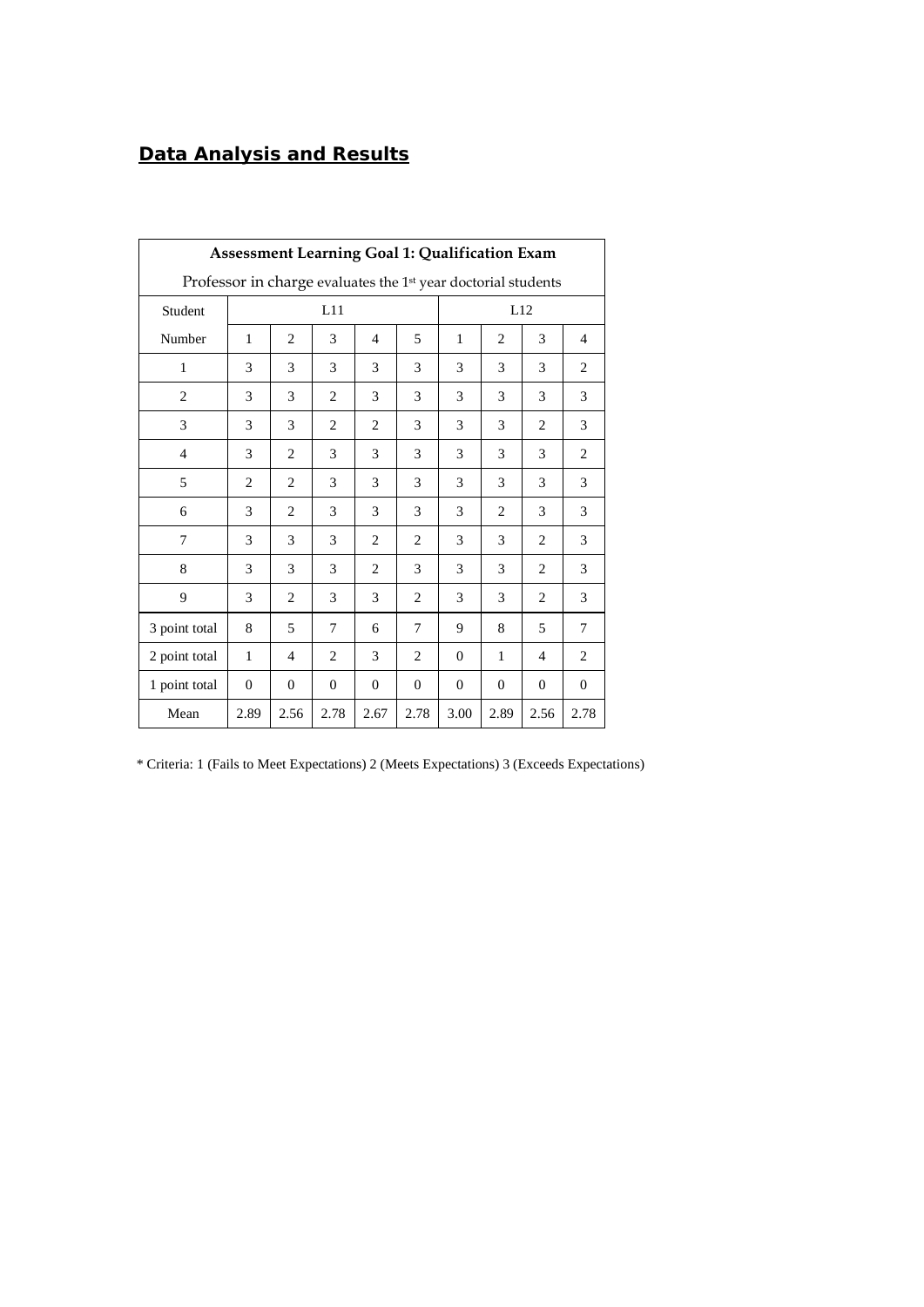| <b>Assessment Learning Goal 2: Defense of Dissertation</b><br>Committee member evaluates the master or doctorial students |                  |                             |                  |                             |                  |                             |                  |                             |                |                         |              |                  |                  |
|---------------------------------------------------------------------------------------------------------------------------|------------------|-----------------------------|------------------|-----------------------------|------------------|-----------------------------|------------------|-----------------------------|----------------|-------------------------|--------------|------------------|------------------|
| Student                                                                                                                   | L21              |                             |                  |                             |                  |                             |                  |                             |                | L22                     |              |                  |                  |
| Number                                                                                                                    | $\mathbf{1}$     | $\overline{c}$              | 3                | $\overline{4}$              | 5                | 6                           | $\mathbf{1}$     | $\overline{c}$              | 3              | $\overline{\mathbf{4}}$ | 5            | 6                | $\tau$           |
| $\mathbf{1}$                                                                                                              | 3                | 3                           | 3                | 3                           | 3                | 3                           | 3                | 3                           | 3              | 3                       | 3            | 3                | 3                |
| $\overline{c}$                                                                                                            | 3                | $\ensuremath{\mathfrak{Z}}$ | 3                | $\ensuremath{\mathfrak{Z}}$ | 3                | $\sqrt{2}$                  | $\overline{c}$   | 3                           | 3              | $\mathfrak{Z}$          | 3            | 3                | 3                |
| 3                                                                                                                         | $\overline{c}$   | $\sqrt{2}$                  | $\mathfrak{2}$   | $\sqrt{2}$                  | $\overline{c}$   | $\mathfrak{Z}$              | $\mathfrak{2}$   | $\mathfrak{Z}$              | 3              | 3                       | 3            | 3                | 3                |
| 4                                                                                                                         | 3                | 2                           | $\overline{2}$   | $\overline{c}$              | 3                | 3                           | 3                | 3                           | 3              | 3                       | 3            | 3                | 3                |
| 5                                                                                                                         | 3                | $\sqrt{2}$                  | $\sqrt{2}$       | 3                           | $\mathfrak{Z}$   | 3                           | $\mathfrak{Z}$   | 3                           | $\mathfrak{Z}$ | 3                       | 3            | 3                | 3                |
| 6                                                                                                                         | 3                | $\overline{2}$              | $\overline{2}$   | $\overline{3}$              | 3                | 3                           | 3                | 3                           | 3              | 3                       | 3            | 3                | 3                |
| 7                                                                                                                         | 3                | $\overline{c}$              | $\mathfrak{2}$   | 3                           | 3                | 3                           | 3                | 3                           | 3              | 3                       | 3            | 3                | 3                |
| $\,8\,$                                                                                                                   | 3                | 3                           | 3                | $\ensuremath{\mathfrak{Z}}$ | 3                | 3                           | 3                | 3                           | 3              | 3                       | 3            | 3                | 3                |
| 9                                                                                                                         | 3                | $\mathfrak{Z}$              | 3                | $\mathfrak{Z}$              | 3                | $\mathfrak{Z}$              | 3                | $\ensuremath{\mathfrak{Z}}$ | 3              | $\mathfrak{Z}$          | 3            | 3                | 3                |
| 10                                                                                                                        | 3                | $\mathfrak{Z}$              | $\overline{2}$   | $\mathfrak{Z}$              | 3                | $\mathfrak{Z}$              | 3                | 3                           | 3              | 2                       | 3            | 3                | 3                |
| 11                                                                                                                        | 3                | 2                           | $\mathfrak{2}$   | 3                           | 3                | 3                           | 3                | 3                           | 3              | 3                       | 3            | 3                | 3                |
| 12                                                                                                                        | 3                | $\sqrt{3}$                  | 3                | $\ensuremath{\mathfrak{Z}}$ | $\mathfrak{Z}$   | $\ensuremath{\mathfrak{Z}}$ | 3                | 3                           | 3              | 2                       | 3            | 3                | 3                |
| 13                                                                                                                        | 3                | $\overline{c}$              | 3                | $\mathfrak{Z}$              | 3                | $\mathbf{2}$                | 3                | 3                           | 3              | $\mathbf{2}$            | 3            | 3                | $\mathbf{2}$     |
| 14                                                                                                                        | 3                | 2                           | $\overline{c}$   | 3                           | 3                | 3                           | 3                | 3                           | 3              | 2                       | 3            | $\overline{2}$   | 3                |
| 15                                                                                                                        | 3                | $\mathfrak{Z}$              | 3                | $\mathfrak{Z}$              | $\overline{c}$   | $\mathfrak{Z}$              | 3                | $\mathfrak{Z}$              | $\overline{c}$ | $\sqrt{2}$              | 3            | $\,2$            | 2                |
| 16                                                                                                                        | $\mathbf{2}$     | $\sqrt{2}$                  | 3                | $\mathfrak{Z}$              | 3                | 3                           | 3                | $\mathfrak{Z}$              | 3              | $\mathfrak{Z}$          | 3            | 3                | 3                |
| 17                                                                                                                        | 3                | $\mathfrak{Z}$              | 3                | $\mathfrak{Z}$              | 3                | $\mathfrak{Z}$              | 3                | 3                           | 2              | $\overline{2}$          | 3            | 3                | 3                |
| 18                                                                                                                        | 3                | 3                           | 3                | $\sqrt{2}$                  | $\sqrt{2}$       | $\mathfrak{Z}$              | 3                | $\overline{c}$              | 3              | 3                       | 3            | 3                | 3                |
| 19                                                                                                                        | 3                | 2                           | $\overline{2}$   | $\overline{c}$              | $\overline{c}$   | 3                           | 3                | 2                           | $\overline{2}$ | $\overline{c}$          | 2            | 3                | 3                |
| 20                                                                                                                        | $\mathbf{2}$     | $\mathfrak{Z}$              | $\mathfrak{Z}$   | $\sqrt{2}$                  | $\overline{c}$   | $\sqrt{2}$                  | 3                | $\sqrt{2}$                  | 3              | $\mathfrak{Z}$          | $\mathbf{2}$ | 3                | 3                |
| 3 point total                                                                                                             | 17               | 10                          | 11               | 15                          | 15               | 17                          | 18               | 17                          | 17             | 13                      | 18           | 18               | 18               |
| 2 point total                                                                                                             | 3                | 10                          | 9                | 5                           | 5                | 3                           | $\overline{c}$   | 3                           | 3              | 7                       | 2            | $\overline{2}$   | $\overline{c}$   |
| 1 point total                                                                                                             | $\boldsymbol{0}$ | $\boldsymbol{0}$            | $\boldsymbol{0}$ | $\boldsymbol{0}$            | $\boldsymbol{0}$ | $\boldsymbol{0}$            | $\boldsymbol{0}$ | $\boldsymbol{0}$            | $\mathbf{0}$   | $\boldsymbol{0}$        | $\mathbf{0}$ | $\boldsymbol{0}$ | $\boldsymbol{0}$ |
| Mean                                                                                                                      | 2.85             | 2.50                        | 2.55             | 2.75                        | 2.75             | 2.85                        | 2.90             | 2.85                        | 2.85           | 2.65                    | 2.90         | 2.90             | 2.90             |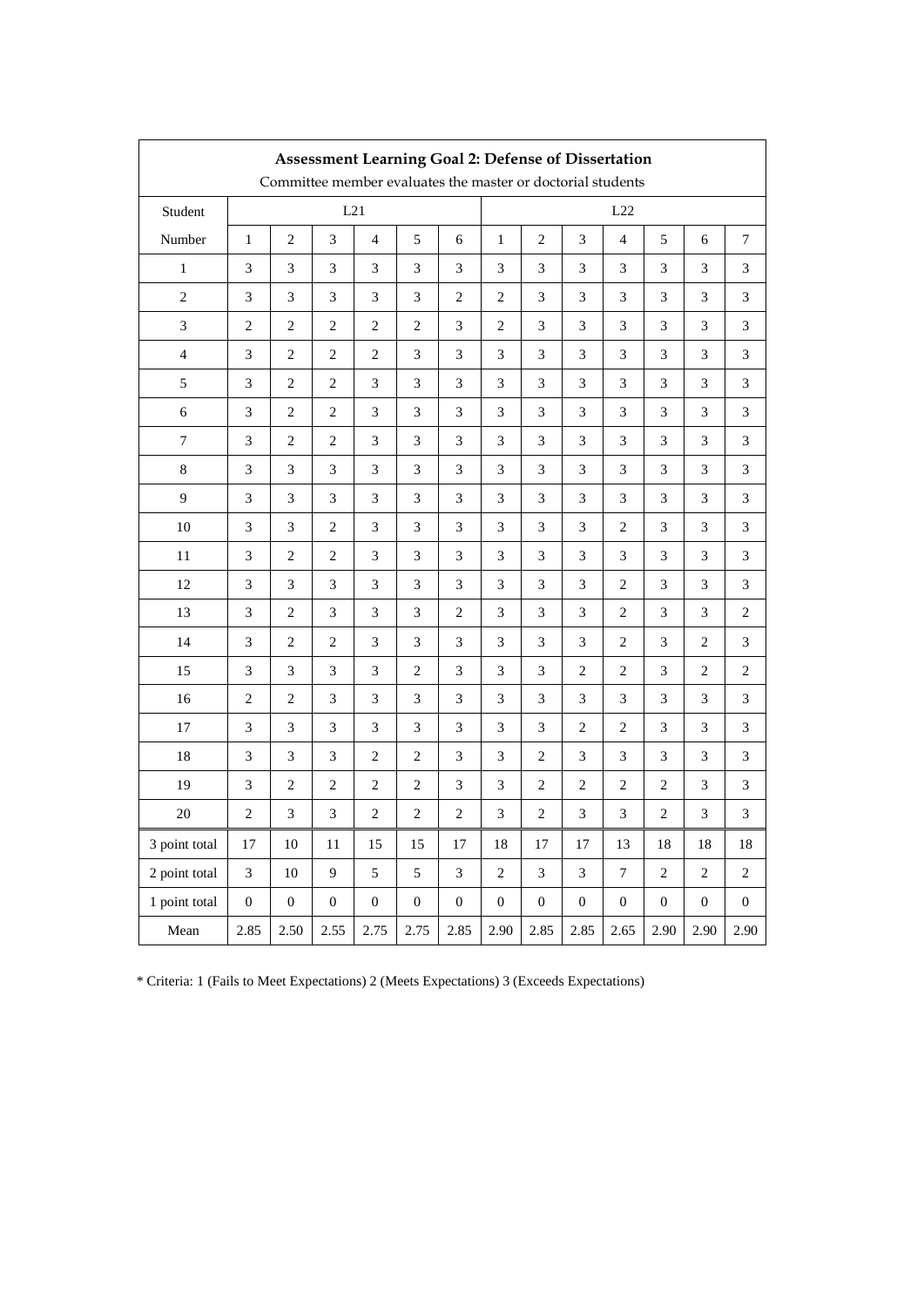| Assessment Learning Goal 3: Defense of Dissertation         |                             |                  |                  |                             |                  |                  |                             |                  |                  |                  |                          |                  |
|-------------------------------------------------------------|-----------------------------|------------------|------------------|-----------------------------|------------------|------------------|-----------------------------|------------------|------------------|------------------|--------------------------|------------------|
| Committee member evaluates the master or doctorial students |                             |                  |                  |                             |                  |                  |                             |                  |                  |                  |                          |                  |
| Student                                                     | L31                         |                  |                  |                             |                  |                  |                             |                  |                  | L32              |                          |                  |
| Number                                                      | $\mathbf{1}$                | $\mathfrak{2}$   | 3                | $\overline{\mathcal{L}}$    | 5                | 6                | 7                           | $\,1$            | $\mathbf{2}$     | $\mathfrak{Z}$   | $\overline{\mathcal{L}}$ | $\sqrt{5}$       |
| $\mathbf{1}$                                                | 3                           | 3                | 3                | $\overline{c}$              | 3                | 3                | $\mathfrak{Z}$              | 3                | 3                | 2                | 3                        | 3                |
| $\overline{2}$                                              | 3                           | $\mathfrak{Z}$   | $\overline{c}$   | 3                           | 3                | $\mathfrak{Z}$   | 3                           | 3                | 3                | $\overline{2}$   | $\mathfrak{Z}$           | 3                |
| $\mathfrak{Z}$                                              | $\ensuremath{\mathfrak{Z}}$ | 3                | 3                | $\ensuremath{\mathfrak{Z}}$ | $\sqrt{2}$       | 3                | $\ensuremath{\mathfrak{Z}}$ | 2                | $\overline{c}$   | 3                | $\overline{c}$           | $\overline{c}$   |
| $\overline{\mathcal{L}}$                                    | 3                           | 3                | 3                | $\mathfrak{Z}$              | $\overline{c}$   | 3                | $\mathfrak{Z}$              | 3                | 3                | 3                | 3                        | $\mathfrak 3$    |
| 5                                                           | 3                           | $\mathfrak{Z}$   | $\mathfrak{Z}$   | 3                           | $\mathfrak{Z}$   | 3                | 3                           | 3                | $\mathfrak{Z}$   | 3                | $\mathfrak{Z}$           | 3                |
| $\sqrt{6}$                                                  | 3                           | 3                | 3                | $\mathfrak{Z}$              | 3                | 3                | 3                           | 3                | 3                | $\mathfrak{Z}$   | 3                        | 3                |
| 7                                                           | $\mathfrak{Z}$              | 3                | $\mathfrak{Z}$   | $\mathfrak{Z}$              | 3                | 3                | $\mathfrak{Z}$              | 3                | 3                | $\mathfrak{Z}$   | 3                        | 3                |
| $\,8\,$                                                     | 3                           | 3                | 3                | 3                           | 3                | 3                | 3                           | 3                | 3                | 3                | 3                        | 3                |
| 9                                                           | 3                           | $\mathfrak{Z}$   | 3                | $\mathfrak{Z}$              | 3                | 3                | 3                           | 3                | 3                | $\mathfrak{Z}$   | 3                        | 3                |
| 10                                                          | 3                           | $\mathfrak{Z}$   | $\mathfrak{Z}$   | 3                           | $\mathfrak{Z}$   | 3                | 3                           |                  |                  |                  |                          |                  |
| 11                                                          | 3                           | $\overline{2}$   | 3                | $\mathfrak{Z}$              | 3                | 3                | $\mathfrak{Z}$              |                  |                  |                  |                          |                  |
| 12                                                          | 3                           | $\mathfrak{Z}$   | 3                | $\mathfrak{Z}$              | 3                | $\mathfrak{Z}$   | $\mathfrak{Z}$              | 3                | 3                | 3                | $\mathfrak{Z}$           | 3                |
| 13                                                          | 3                           | $\overline{c}$   | 3                | $\overline{c}$              | $\overline{c}$   | $\overline{c}$   | 3                           | 3                | 3                | 2                | 3                        | 2                |
| 14                                                          | $\mathfrak{Z}$              | $\sqrt{2}$       | 3                | $\mathfrak{Z}$              | 3                | 3                | $\mathfrak{Z}$              | $\mathfrak{Z}$   | $\mathfrak{Z}$   | $\overline{c}$   | 3                        | 3                |
| 15                                                          | 3                           | 3                | 3                | $\sqrt{2}$                  | 3                | 3                | $\ensuremath{\mathfrak{Z}}$ | 3                | 3                | $\overline{c}$   | 3                        | 3                |
| 16                                                          | $\sqrt{2}$                  | 3                | 3                | $\mathfrak{Z}$              | 3                | $\overline{c}$   | $\mathfrak{Z}$              |                  |                  |                  |                          |                  |
| $17\,$                                                      | 3                           | $\mathfrak{Z}$   | $\mathfrak{Z}$   | $\mathfrak{Z}$              | $\mathfrak{Z}$   | $\mathfrak{Z}$   | 3                           | $\mathfrak{Z}$   | $\mathfrak{Z}$   | 3                | $\mathfrak{Z}$           | 3                |
| 18                                                          | 3                           | $\overline{c}$   | $\overline{c}$   | $\mathfrak{Z}$              | 3                | 3                | $\mathfrak{Z}$              | 2                | 2                | 3                | $\overline{2}$           | 3                |
| 19                                                          | $\sqrt{2}$                  | $\mathfrak{Z}$   | $\mathfrak{Z}$   | $\mathfrak{Z}$              | 3                | 3                | 3                           | 3                | 3                | $\sqrt{2}$       | $\mathbf{2}$             | 3                |
| 20                                                          | $\sqrt{2}$                  | $\sqrt{2}$       | $\sqrt{2}$       | $\sqrt{2}$                  | $\sqrt{2}$       | $\sqrt{2}$       | $\mathfrak{Z}$              | $\sqrt{2}$       | $\sqrt{2}$       | $\sqrt{2}$       | $\sqrt{2}$               | $\overline{c}$   |
| 3 point total                                               | 17                          | 15               | 17               | 16                          | 16               | 17               | 20                          | 14               | 14               | 10               | 13                       | 14               |
| 2 point total                                               | 3                           | 5                | 3                | $\overline{4}$              | $\overline{4}$   | 3                | $\boldsymbol{0}$            | 3                | 3                | $\overline{7}$   | $\overline{4}$           | 3                |
| 1 point total                                               | $\boldsymbol{0}$            | $\boldsymbol{0}$ | $\boldsymbol{0}$ | $\boldsymbol{0}$            | $\boldsymbol{0}$ | $\boldsymbol{0}$ | $\boldsymbol{0}$            | $\boldsymbol{0}$ | $\boldsymbol{0}$ | $\boldsymbol{0}$ | $\boldsymbol{0}$         | $\boldsymbol{0}$ |
| Mean                                                        | 2.85                        | 2.75             | 2.85             | 2.80                        | 2.80             | 2.85             | 3.00                        | 2.82             | 2.82             | 2.59             | 2.76                     | 2.82             |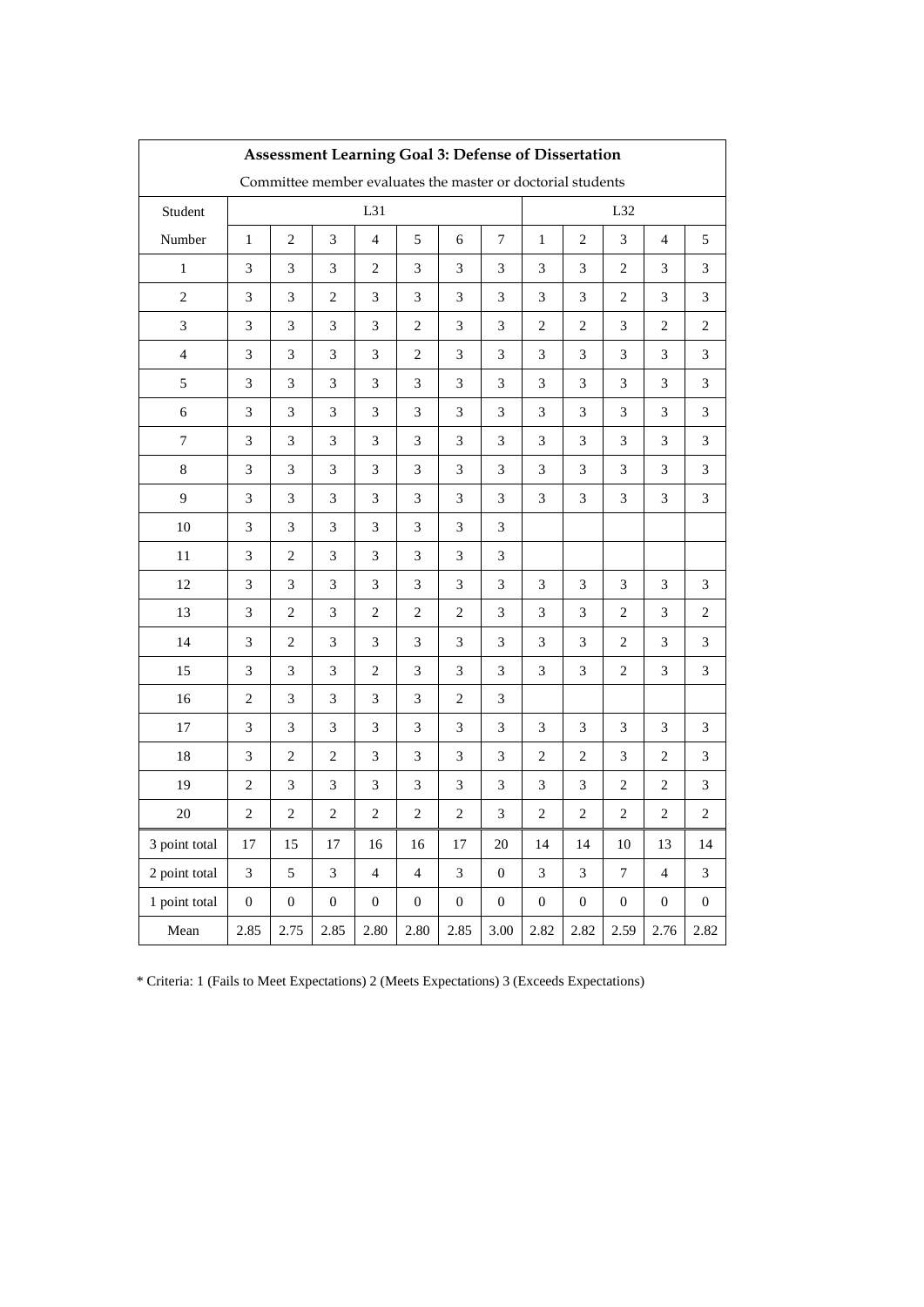| Assessment Learning Goal 4: BA 571 and BA 552  |                |                                       |                |                |  |  |  |  |  |  |
|------------------------------------------------|----------------|---------------------------------------|----------------|----------------|--|--|--|--|--|--|
| Using course-embedded survey (peer evaluation) |                |                                       |                |                |  |  |  |  |  |  |
| Student                                        |                | L41                                   |                |                |  |  |  |  |  |  |
| Number                                         | 1              | $\overline{2}$<br>3<br>$\overline{4}$ |                |                |  |  |  |  |  |  |
| 1                                              | $\overline{2}$ | 2                                     | $\overline{2}$ | $\overline{2}$ |  |  |  |  |  |  |
| $\overline{2}$                                 | 3              | 3                                     | 3              | 3              |  |  |  |  |  |  |
| 3                                              | $\overline{2}$ | 1                                     | 1              | $\overline{2}$ |  |  |  |  |  |  |
| $\overline{4}$                                 | $\overline{c}$ | $\overline{2}$                        | $\overline{2}$ | 3              |  |  |  |  |  |  |
| 5                                              | 2              | 2                                     | $\overline{2}$ | $\overline{2}$ |  |  |  |  |  |  |
| 6                                              | $\overline{2}$ | $\overline{2}$                        | 3              | $\overline{2}$ |  |  |  |  |  |  |
| 7                                              | 3              | 3                                     | 3              | 3              |  |  |  |  |  |  |
| 3 point total                                  | $\overline{2}$ | $\overline{2}$                        | 3              | 3              |  |  |  |  |  |  |
| 2 point total                                  | 5              | $\overline{4}$                        | 3              | $\overline{4}$ |  |  |  |  |  |  |
| 1 point total                                  | $\overline{0}$ | 1                                     | 1              | $\Omega$       |  |  |  |  |  |  |
| Mean                                           | 2.29           | 2.14                                  | 2.29           | 2.43           |  |  |  |  |  |  |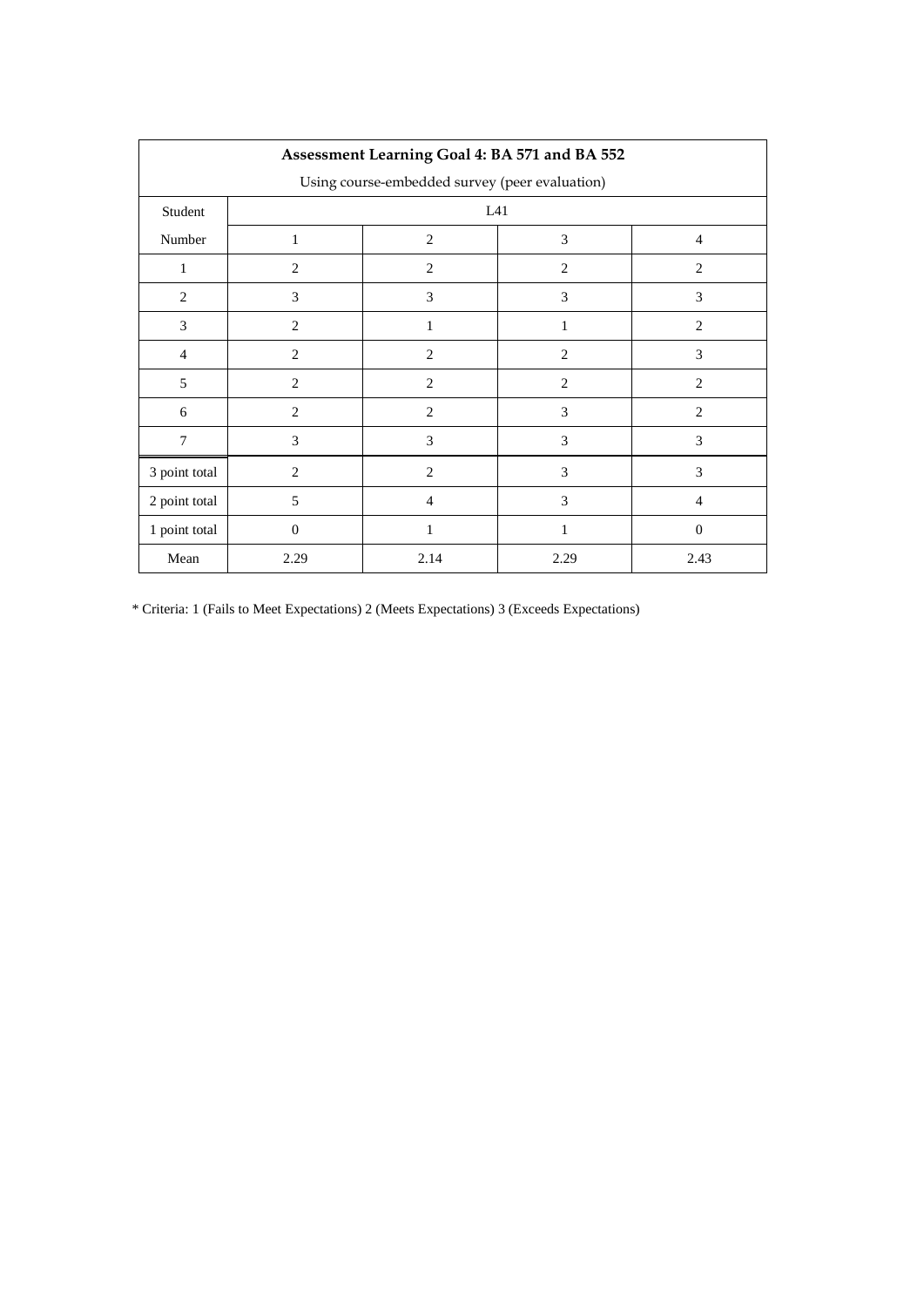### *Result Interpretation and Comments*

#### **- Learning Goal 1 – Objective 1 (L11)**

An overall score for L11 is 2.73. The results imply that the graduates have enough quantitative skills for their research. In particular, the average score for 'Logic and organization' is 2.89. The graduates' arguments are well organized, flow logically. Audience can understand their research claims easily. In general, average scores went up compared to the last year. More emphasis on identification skill to find research problems is needed.

#### **- Learning Goal 1 – Objective 2 (L12)**

An overall score is 2.81 for L12. The results imply that the graduates have enough knowledge about their research areas, theories and research tools. In particular, the average score for 'Understanding Theory' is 3.00. It shows the graduates are well understanding most aspects of basic theory. In contrast, the average score for 'Proper use of research tools' is 2.56. Although it is still a high score, it is the lowest one among other criteria. Therefore, the college also needs to put more emphasis on how to use research tools.

#### **- Learning Goal 2 – Objective 1 (L21)**

An overall score is 2.71 for L21. The results imply that the graduates are able to write wellwritten professional papers. In particular, average score for 'Logic & Organization' and 'Format' are 2.85. However, average score for 'Language' is 2.50. The score on 'Spelling and grammar' was very low for four consecutive years. It suggests that more education on English skill is required.

#### **- Learning Goal 2 – Objective 2 (L22)**

An Overall score is 2.85 for L22. The results imply that the graduates can deliver an effective oral presentation. The average score for 'Organization', 'Professionalism', 'Use of media/rapport with audience', and 'Ability to answer questions' are 2.90. It shows the graduates are doing well on overall presentations. All criteria scored higher than 2.65. It is the result from the college's effort to enhance presentation skills. For instance, a course 'Business presentation' is mandated for every student.

#### **- Learning Goal 3 – Objective 1 (L31)**

An overall score is 2.84 for L31. The results imply that our students can diagnose research problems effectively. Every criterion scored higher than 2.75, which is impressive. In particular, average score for 'Ethical solutions' is 3.00. The results show that the college's effort to emphasize "asking the right question" was successful.